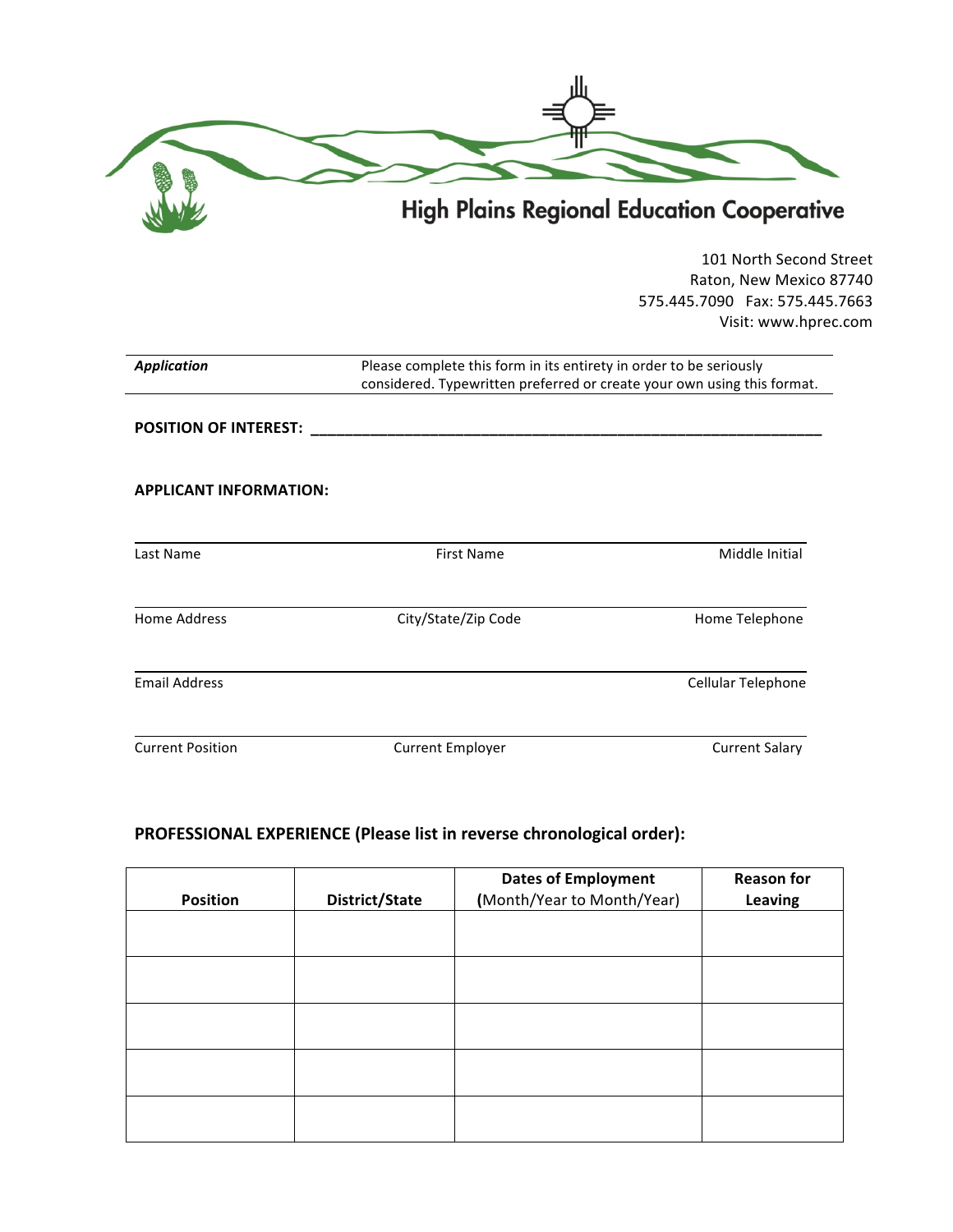#### **EDUCATION** (Please list in reverse chronological order):

| <b>College/University</b> | <b>Major</b> | Degree & Year |
|---------------------------|--------------|---------------|
|                           |              |               |
|                           |              |               |
|                           |              |               |
|                           |              |               |
|                           |              |               |
|                           |              |               |
|                           |              |               |
|                           |              |               |
|                           |              |               |
|                           |              |               |

#### **CERTIFICATION/LICENSURE** (Please indicate the state certificates you currently hold):

| <b>Field</b> | <b>State</b> |
|--------------|--------------|
|              |              |
|              |              |
|              |              |
|              |              |
|              |              |
|              |              |
|              |              |
|              |              |
|              |              |
|              |              |

### **REFERENCES** (Please list the names of five (5) individuals and current contact information)

| <b>Name</b> | Position | <b>Address</b> | <b>Telephone</b> |
|-------------|----------|----------------|------------------|
|             |          |                |                  |
|             |          |                |                  |
|             |          |                |                  |
|             |          |                |                  |
|             |          |                |                  |
|             |          |                |                  |
|             |          |                |                  |
|             |          |                |                  |
|             |          |                |                  |
|             |          |                |                  |